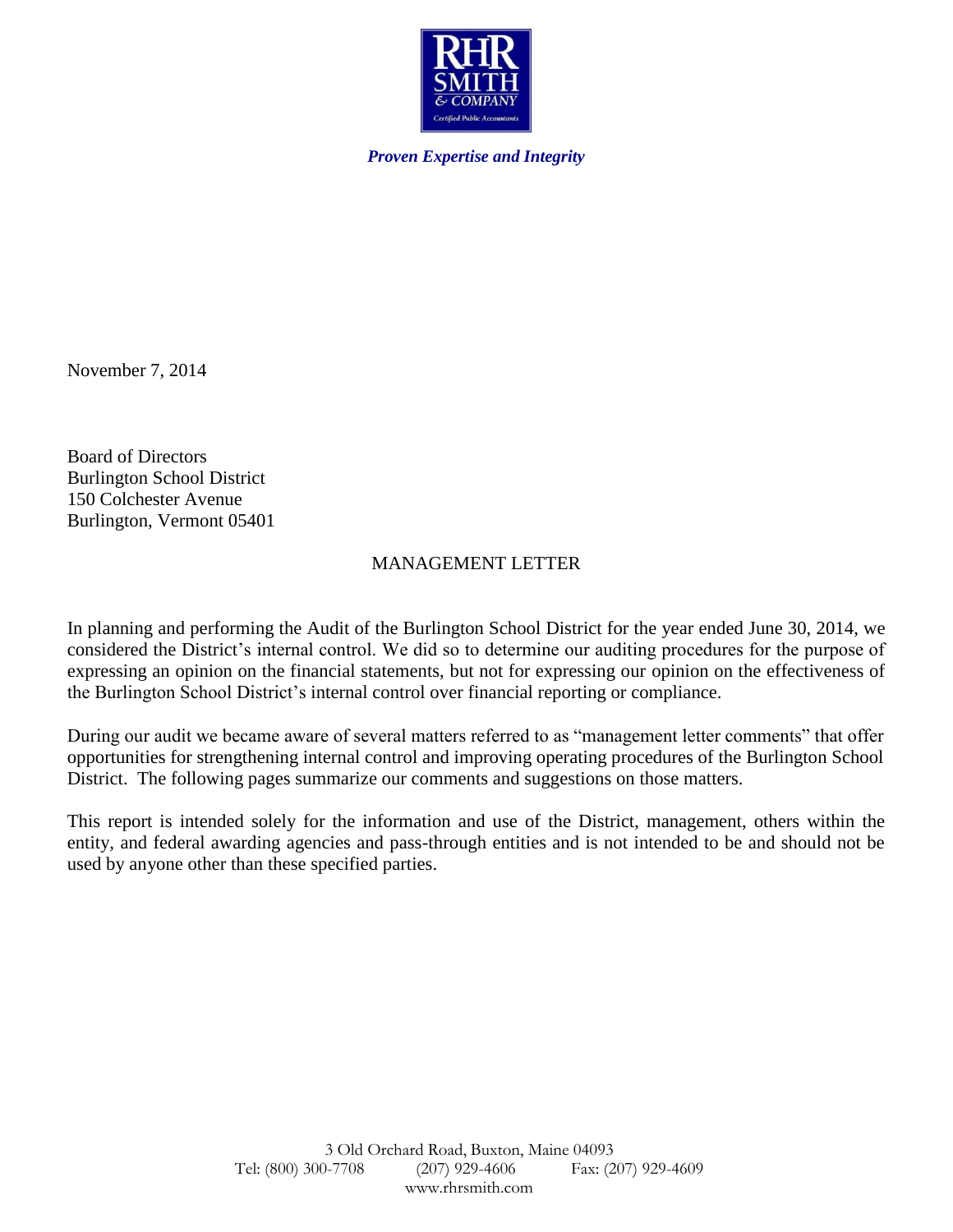### **Bank reconciliations:**

The District throughout the fiscal year was still behind in various cash reconciliations. We consider this area crucial in the District's processing of accurate financial information. We recommend that the District perform all cash reconciliations on its financial software within 15 days of month end. We recommend that the District review its current fiscal staffing and consider restructuring duties and responsibilities. It is possible that the District may need to create a fiscal position after the completion of its review.

### **General Ledger Reconciliations to Subsidiary Ledgers:**

All general ledger accounts should be reconciled on a monthly basis and when necessary to subsidiary ledgers. During the audit we became aware of a potential issue with payroll liabilities not matching reports submitted to various regulatory Agencies. It should be noted that the Districts payroll is consolidated with the City's payroll. The City received various correspondences of amounts due and refunds from these regulators during and subsequent to year end. Some of these discrepancies go back as far as 2011. While these discrepancies may not all be School, it appears that there is a relationship. It also appears that timing differences of transactions and reporting are part of this problem. The City and School continue to work on a resolution subsequent to year end.

### **Qualified School Construction Rebates Delayed:**

While performing the audit for the above mentioned year end, and as a direct result of the preceding comment, the IRS has delayed the issuance of rebated for the City under the Qualified School Construction Loan program. The amount approximates \$600,000. The City and District are confident that these rebates will be issued subsequent to year end based on preliminary work necessary to reconcile the payroll discrepancies as noted above.

#### **Investment Policies:**

As of July 1, 2014, all District cash will be separated from the City's coffers. The District does not have any clear guidance to invest its excess cash dollars during the fiscal year. The District can and does have excess cash at any time in general funds, grant funds, and other reserve funds. We recommend the District establish policies and procedures governing all dollars including reserves in order to comply with state and federal regulations ensuring the following standards of safety, liquidity and yield.

#### **Fund Balance Policy:**

Currently the District operates in a general operating deficit. As a result of recent audits, and with discussion with the District management on desired carryover or fund balance, we recommend that the District develop a fund balance policy to meet the everyday needs of the District. The policy should consist of a general fund balance policy which will include what the District would maintain as undesignated fund balance, and then a reserve fund balance policy which would take into consideration all aspects of District reserves including but not limited to, capital (by department), debt service, special ordinances, special request of the community, and other designations to meet the everyday and long term needs of the District.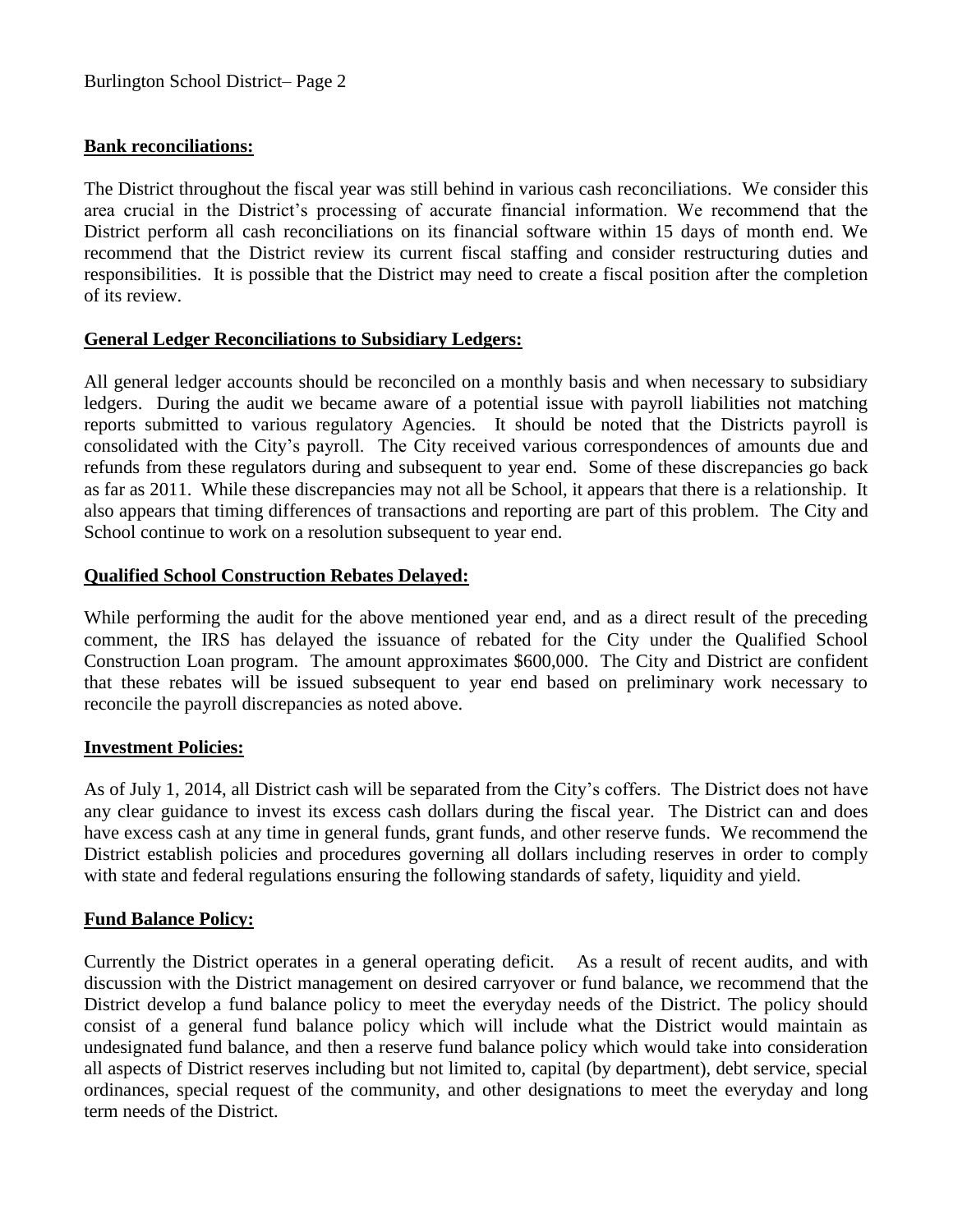Burlington School District– Page 3

### **Budget Controls:**

The District has had a chronic problem with overspending its annual operating budget. The over expenditures have exceeded millions of dollars. In 2014 the amount approximated \$2.8 million dollars. This has put an obvious strain in the district cash flow. Furthermore, it appears the District has operated on budgets prepared using historical data which may not have been a fair representation of its current budget. The District should review all existing budget policies and adjust where necessary. Furthermore, we understand the District has prepared its current 2015 budget under the same past practices. We recommend the District implement an immediate budget freeze for all non essential program services.

### **Benefit Policies:**

While performing the audit for the above mentioned year end, it was noticed that the District had many benefits it offered. It should also be known that there were usually multiple agreements that governed these various benefits. In many instances, these agreements were not consistent with the applications of these benefits. The District offered and paid these benefits consistent with past practices. Examples would be health, vacation, other earned benefit time, and other various benefits. The District should review all existing benefits and make sure language and practice is consistent.

#### **Stipends:**

While performing the audit for the above mentioned year end, we understand that the District pays stipends to various employees within the District. We understand Stipends to be additional compensation to the employee for responsibilities performed by that employee in addition to the employee's everyday job. In discussing these stipends with various management staff, we see no formal process in granting stipends. We see no formal written policy in awarding stipends. We recommend the District review this practice and consider adjustments which will include a formal policy which is practiced.

## **Cash Receipting:**

While performing the audit for the above mentioned year end, it was noticed that on many occasions cash receipts were held for as many as 30 days before depositing. These receipts were tracked on an excel spreadsheet. We recommend the district establish a cash receipting process and make frequent deposits.

#### **I-9's:**

We noted during the above mentioned year audited that while performing our payroll test that certain selected I-9's were not on file for the employee. All employees being compensated should be paid from a time sheet or contract approved by the employees' direct supervisor. All employees before hiring should fill out an I-9 form certified by the District with all applicable identification verified. Subsequent to year end, the District is verifying and will complete necessary information.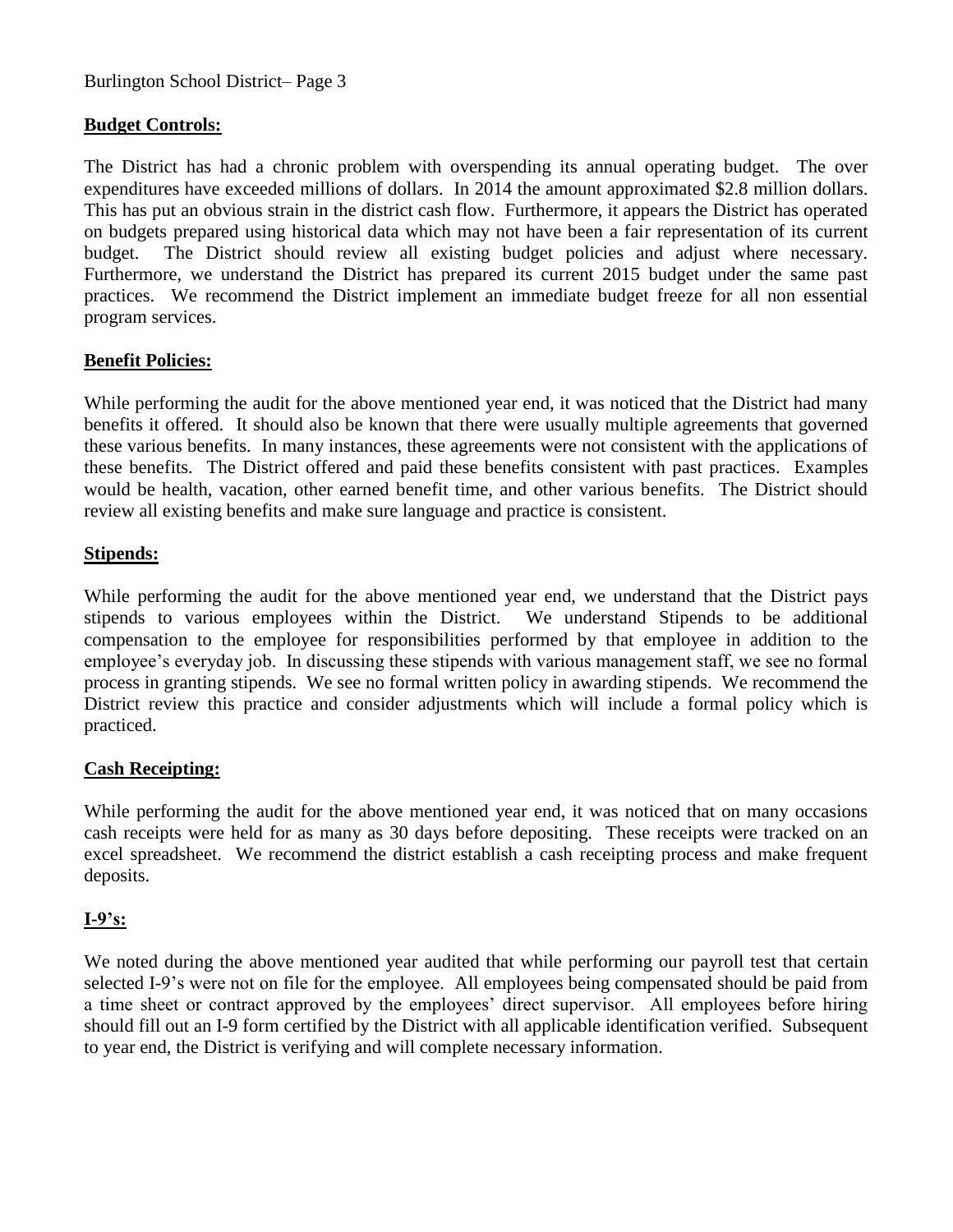### **Accrued Benefit Payable:**

While performing the audit for the above mentioned year end, it was noticed while reviewing various District personnel policies and bargaining agreements, that employees who satisfy certain work requirements, are eligible after working for a certain number of years to be eligible for health insurance coverage by the District upon retirement. It appears the District has not quantified nor recorded an obligation for this at June 30, 2014. The District should review this matter in more detail and address in the next fiscal year.

#### **Unfunded Pension Obligation:**

While performing the audit for the above mentioned year end, it was noticed that the District had an unfunded pension obligation in excess of \$434,000. We understand the District is reviewing this obligation with its professional actuaries, and continues to establish a plan to fund this obligation.

### **Existing Bank Accounts Not on District's Books**

While performing our test work on cash receipting, we became aware of banking accounts having the District's federal tax identification number that was being maintained separate from the District and as of June 30, 2014, were not on the District's computerized accounting system. It should also be noted that these accounts have existed for some period of time. We recommend that the District review all accounts for propriety and include all accounts on the Districts internal financial software.

#### **Student Accounts – All:**

After reviewing student activity accounts at all schools the following is a summary of our findings:

1) Lack of oversight and approval of monthly bank reconciliations is being performed. In many cases monthly reconciliations are still not being performed timely.

2) During the year large amounts of money sits in a very low yield interest bearing account. The District should look at different investment vehicles.

3) Void after 90 days should be placed on all checks to eliminate a stale dated check not being cashed.

 4) It appears that compensation was being paid from student accounts for employees and nonemployees providing services to the District. All compensation checks should be paid from the District's general fund checking account for tracking purposes.

5) Vendors were paid from statements. It appears some vendors were also paid in cash. Please be advised that all vendors should be paid from an invoice and by check only.

6) Many student specific accounts at various schools ended with deficit balances. It is not known how and where the additional funding came from to fund these activities.

7) It was noticed that on many occasions cash receipts (cash and checks) were held for as many as 30 days before depositing.